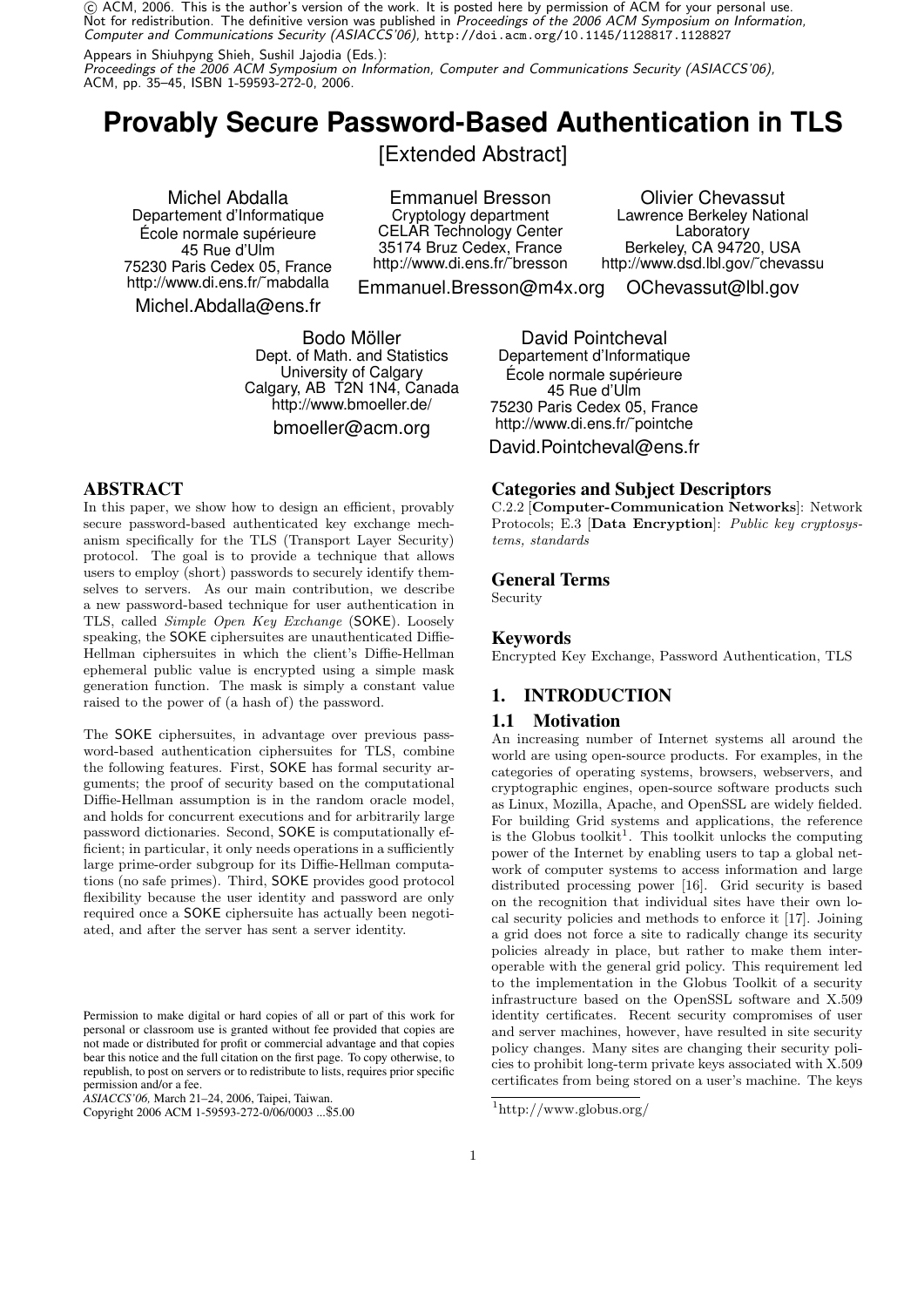will instead be stored on servers in data centers where they can be protected better.

The immediate need for Grids is a cryptographic technology that allows users to securely identify themselves to data centers using passwords (short enough to be memorized) and be issued short-lived public/private keys [15]. The simplest approach is to use the OpenSSL implementation of the TLS protocol's unilateral-authentication mode [13] and add a straightfoward password check: the (credential repository) server sends its X.509 certificate for explicit verification, then the user sends his password through the TLS secure channel. This is what typically happens in the MyProxy (open-source) software for managing grid security credentials<sup>2</sup>, and generally in most of today's "secure" WWW applications. This approach, however, provides a false sense of security because the privacy of the user's password is lost if the server is actually not authentic ("phishing" attacks), and, hence, anything protected through the password could get compromised. The password can be exposed when a user accepts a bogus server certificate, which usually takes just a single mouse click. And this is not all—security is in fact totally dependent on the X.509 public-key infrastructure used for server authentication: any party with a certificate apparently issued to the legitimate server can potentially obtain the password from the client. A single trusted Certification Authority (CA) that is malicious or careless would do lot of harm! Sending a one-time password in place of the fixed password would not help either since the bogus server could turn around and use this one-time password to impersonate the user.

## 1.2 Contributions

This paper alleviates the above problem by presenting a technique that ties the user's authentication to the TLS secure channel. We present a high-level description of this technique in TLS and a security analysis in the tradition of provable security. The technique goes under the name of Simple Open Key Exchange (SOKE). Using SOKE for TLS combines the following three features, in advantage over previous password-based authentication ciphersuites in TLS [23, 24]:

- 1. SOKE has formal security arguments (in the random oracle model under the computational Diffie-Hellman (CDH) assumption, based on Abdalla et al.'s security definitions for password-based authenticated key exchange [3]).
- 2. SOKE is computationally efficient because it can work in an appropriate subgroup of the multiplicative group of a prime field without requiring a "safe prime"; similarly, it could be used with elliptic curves or other groups. Thus, the computations for SOKE can use smaller exponents than those required for [23] or [24]. (The protocol described in [23] does not need safe primes, but it does not solely work in the subgroup. Rather, it involves an exponentiation to map arbitrary elements of  $\mathbf{Z}_p^*$  to subgroup elements: the smaller the subgroup, the larger the exponent for this exponentiation. SOKE, in contrast, uses only the subgroup.)

3. SOKE does not require conveying the user identity in the very first TLS handshake messages (known as ClientHello). This feature (also present in [23], but not in [24]) provides additional protocol flexibility: the user does not have to specify a user identity and password before a SOKE ciphersuite has actually been negotiated, so these values can be chosen depending on the server identity transmitted by the server.

SOKE ciphersuites for TLS (SOKE-TLS in short) are essentially unauthenticated Diffie-Hellman ciphersuites where the client's Diffie-Hellman ephemeral public value is encrypted under the password shared with the server; the encryption primitive is a mask generation function computed as the product of the message with a constant value raised to the power of the password. Full TLS handshakes negotiating a SOKE ciphersuite require modifications to the usual TLS handshake message flow to achieve security: the usual Finished messages of the TLS protocol, which are sent under the newly negotiated cryptographic parameters (after ChangeCipherSpec), are replaced by Authenticator messages, which are similar in meaning to the Finished messages but must be sent under the old cryptographic parameters (namely, before ChangeCipherSpec)—that is, typically (in the case of an initial handshake) unencrypted. Also, while usually the client sends its Finished message first, here the server has to send its Authenticator message first. The client can only send its Authenticator message after having verified the server's Authenticator message (to avoid dictionary attacks since otherwise a rogue server could try a brute force attack on the client's password [23]).

## 1.3 Related Work

A Password-based Authenticated Key Exchange (PAKE) is a key exchange [14, 22] with one [19] or two flows [8, 9] encrypted using the password as a common symmetric key. Bellare et al. [5, 7], Boyko et al. [10], and MacKenzie [10, 20] proposed and proved secure various PAKE structures. These structures were later proved forward-secure under various computational assumptions [2, 11, 12, 18]. Instantiations for the encryption primitive were either a password-keyed symmetric cipher or a mask generation function computed as the product of the message with the hash of a password, until Abdalla et al. proposed the Simple PAKE (SPAKE-) structure with a new mask generation function computed as the product of the message with a constant value raised to the power of the password [4]. Whereas earlier mask generation functions need a full-domain hash function into the group, SPAKE provides high flexibility in the choice of groups (e.g., this makes it easy to work with elliptic curves). The SOKE structure, described in the present paper, is the SPAKE structure with only one flow encrypted.

## 1.4 Organization

The paper is organized as follows. In Section 2, we define the formal security model that we use through the rest of the paper. In Section 3, we present the algorithmic assumptions upon which the security of the SOKE scheme and, thus, SOKE-TLS is based. In Section 4, we describe SOKE-TLS itself, and in Section 5 we prove that it is secure via a reduction from SOKE-TLS to the computational Diffie-Hellman problem. We finally conclude the paper by presenting our

<sup>2</sup>http://grid.ncsa.uiuc.edu/myproxy/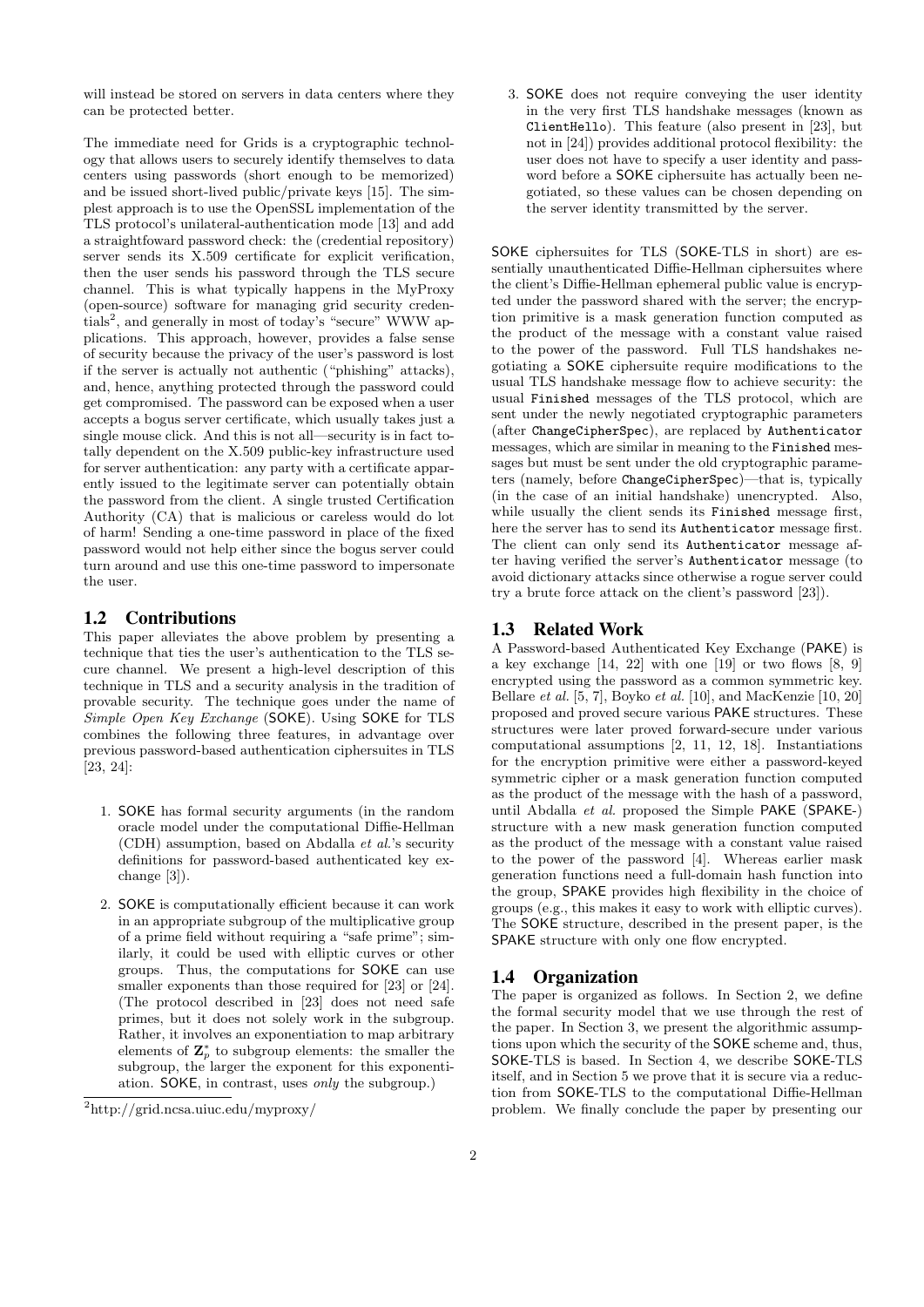long-term objective and by describing the steps we have undertaken to achieve it.

# 2. FORMALMODEL FOR PASSWORD AU-**THENTICATION**

In this section, we recall the security model of Abdalla  $et$ al. [3] for password-based authenticated key exchange protocol, which in turn implies that of Bellare et al. [5].

## 2.1 Using Weak Passwords

A password-based authenticated key exchange protocol P is a protocol between two parties, a *client*  $\overline{C} \in$  client and a server  $S \in$  server. Each participant in a protocol may have several *instances*, called oracles, involved in distinct, possibly concurrent, executions of  $P$ . We let  $U^i$  denote the instance  $i$  of a participant  $U$ , which is either a client or a server.

Each client  $C \in$  client holds a password  $pw_C$ . (Actually, in practice a client implementation will typically work on behalf of a *user*, where a single user may be using the same password with different client implementations, and where multiple users may be employing the same client implementation that queries the current user for the respective password. Also, a single user may be acting as multiple virtual users by using different passwords in different contexts. However, in the abstract view of the security model, we neglect these fine points and consider only abstract clients instead, which combine the knowledge of a single password with the computational capabilities of a client implementation.)

If a server  $S \in$  server has been set up for key exchange with a given client  $C$ , this means that the respective server was handed a value  $pw_s[C]$  for said client. The value  $pw_s[C]$  is denoted a *derived password* [5]. Schemes where  $pw_s[C] =$  $pw<sub>C</sub>$  are called symmetric; in general,  $pw<sub>S</sub>[C]$  may differ from  $pw_C$ .

 $pw_C$  and  $pw_S[C]$  are also referred to as the *long-lived keys* of client C and server S. Each password  $pw<sub>C</sub>$  is considered to be a low-entropy string, drawn from the dictionary Password of size  $N$ , according to the uniform distribution.

#### 2.2 Security Model

The interaction between an adversary  $A$  and the protocol participants occurs only via oracle queries, which model the adversary capabilities in a real attack (see literature for more details [5, 12, 3].) The types of oracles available to the adversary are as follows:

- Execute( $C^i$ ,  $S^j$ ): The output of this query consists of the messages exchanged during the honest execution of the protocol. This models passive attacks.
- Send $(U^i, m)$ : The output of this query is the message that the instance  $U^i$  would generate upon receipt of message m. A query  $\mathsf{Send}(U^i, \text{``start''})$  initializes the key exchange protocol, and thus the adversary receives the initial flow that the initiator would send to the receiver. This models active attacks.

## 2.3 Security Notions

In order to define a notion of security for the key exchange protocol, we consider a game in which the protocol  $P$  is executed in the presence of the adversary A. In this game, we first draw a password pw from Password, provide coin tosses and oracles to  $A$ , and then run the adversary, letting it ask any number of queries as described above, in any order.

#### *2.3.1 AKE Security*

In order to model the privacy (semantic security) of the session key, we consider the game  $Game^{ake}(\mathcal{A}, P)$ , in which an additional oracle is made available to the adversary: the Test $(U^i)$  oracle.

• Test $(U<sup>i</sup>)$ : This query tries to capture the adversary's ability to distinguish real keys from random ones. In order to answer it, we need a private random coin b (unique for the whole game) and then forward to the adversary either the session key sk held by  $U^i$  if  $b = 1$ or a random key of the same size if  $b = 0$ .

The Test-oracle can be queried as many times as the adversary  $A$  wants, but is available only if the queried instance  $U^i$ holds a key, i.e. has accepted the key exchange session. The simple restriction is that in the random case the same random answer will be obtained when querying two partners. (Two player instances are said to be partners if they have exchanged the same set of messages, and are thus expected to hold the same session key.) When playing this game, the goal of the adversary is to guess the hidden bit b involved in the Test-queries, by outputting a guess  $b'$ . Let Succ denote the event in which the adversary is successful and correctly guesses the value of b. The AKE advantage of an adversary A is then defined as  $\mathsf{Adv}_{P}^{\mathsf{ake}}(\mathcal{A}) = 2 \Pr[\mathsf{Succ}] - 1$ . The protocol P is said to be  $(t, \varepsilon)$ -**AKE-secure** if A's advantage is smaller than  $\varepsilon$  for any adversary A running with time t. Note that the advantage of an adversary that simply guesses the bit  $b$  is  $0$  in the above definition due to the rescaling of the probabilities.

It is worth pointing out that, as proven in [3], any scheme that is proven secure in the above model is also secure in the model of Bellare et al. [5]. The converse, however, is not necessarily true due to the non-tightness of the security reduction (see [3] for more details).

#### *2.3.2 Mutual Authentication*

The above property essentially means that only the legitimate participants can obtain the secret session key, and that an outside adversary should not be able to learn information about the key. This is also known as implicit authentication. In addition to that property, a protocol is said to achieve mutual authentication if each party can be ensured that it has established a key with the players it intended to. In the context of password-based protocols, authentication between the players is often done through authenticators. Intuitively, an authenticator is a value that can only be computed (except with small probability) with the knowledge of a secret. The idea is that if a party has sent data in the clear, it must subsequently provide an authenticator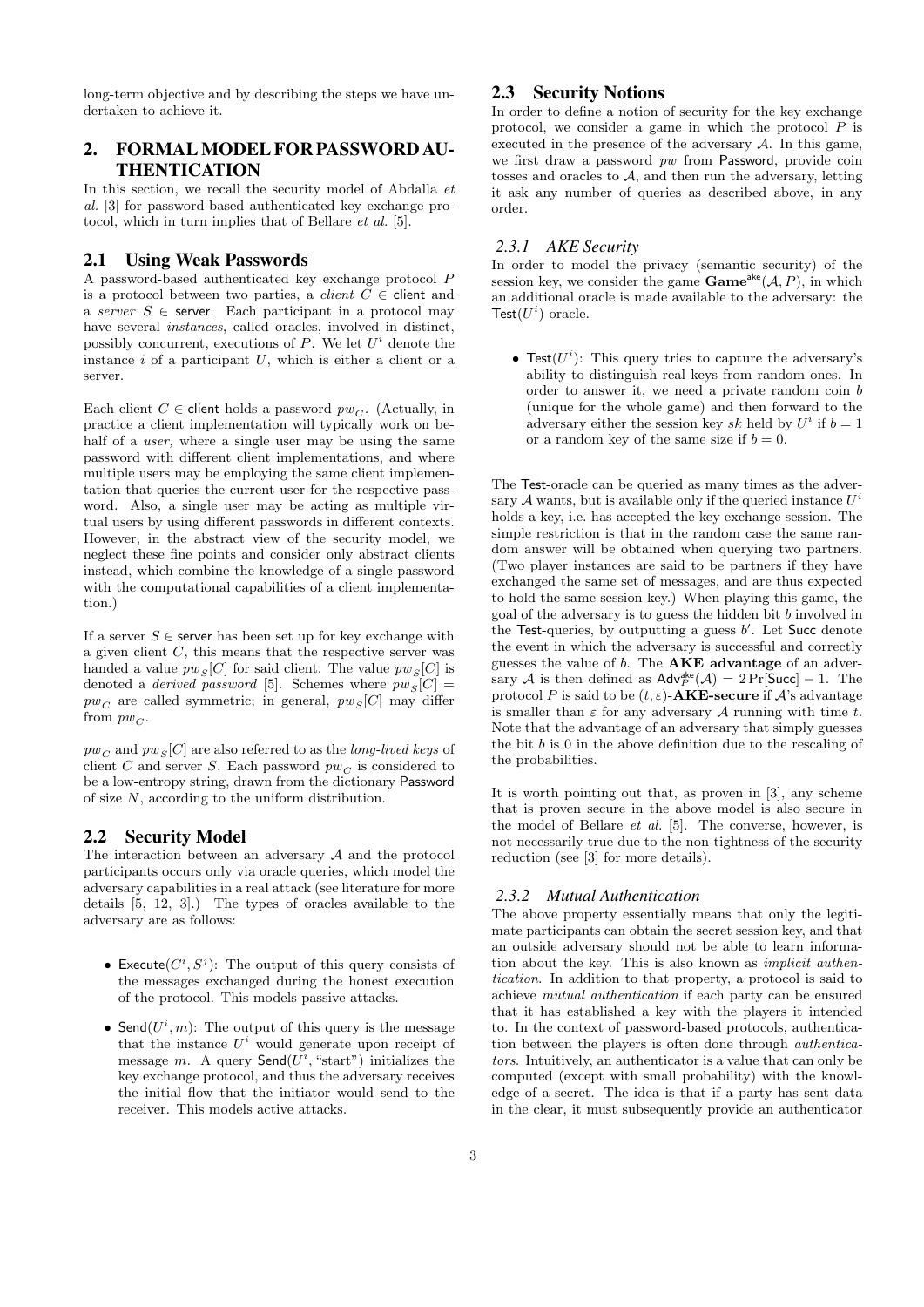relative to these data. We denote by  $\mathsf{Succ}^{\text{auth}}(\mathcal{A})$  the success probability of an adversary trying to impersonate the server (i.e., the probability that a client will finish the key exchange protocol accepting the adversary as an authenticated server).

## *2.3.3 Forward-Secrecy*

One additional security property to consider is that of forward-secrecy. A key exchange protocol is called forwardsecure if the security of a session key between two participants is preserved even if one of these participants later is compromised. In order to consider forward-secrecy, one has to account for a new type of query, the Corrupt-query, which models the compromise of a participant by the adversary. This query is defined as follows:

• Corrupt $(U)$ : This query returns to the adversary the long-lived key  $pw_U$  for participant U. As in [5], we assume the weak corruption model in which the internal states of all instances of that user are not returned to the adversary.

In order to define the AKE success probability in the presence of this new type of query, one should extend the restriction in the random case: all the executions completed after the Corrupt-query are answered with the real session key.

Let Succ denote the event in which the adversary successfully guesses the hidden bit b used by Test oracle. The FS-AKE advantage of an adversary  $A$  is then defined as  $\mathsf{Adv}_{P}^{\mathsf{ake}-\mathsf{fs}}(\mathcal{A}) = 2 \Pr[\mathsf{Succ}] - 1.$  The protocol P is said to be  $(t, \varepsilon)$ -**FS-AKE-secure** if A's advantage is smaller than  $\varepsilon$ for any adversary  $A$  running with time  $t$ .

## 3. INTRACTABILITY ASSUMPTIONS 3.1 Diffie-Hellman Problems

The arithmetic is in a finite cyclic group  $\mathbb{G} = \langle g \rangle$  of order a  $\ell$ -bit prime number  $q$ , where the operation is denoted multiplicatively.

#### *3.1.1* CDHg,<sup>G</sup>*: Computational Diffie-Hellman*

A  $(t, \varepsilon)$ -CDH<sub>a, G</sub> attacker, in a finite cyclic group G of prime order  $q$  with  $g$  as a generator, is a probabilistic machine  $\Delta$  running in time t such that its success probability  $\mathsf{Succ}_{g,\mathbb{G}}^{\mathsf{cdh}}(\Delta)$ , given random elements  $g^x$  and  $g^y$  to output  $g^{xy}$ , is greater than  $\varepsilon$ :

$$
\mathsf{Succ}_{g,\mathbb{G}}^{\mathsf{cdh}}(\Delta) = \Pr[\Delta(g^x, g^y) = g^{xy}] \ge \varepsilon.
$$

We denote by  $\mathsf{Succ}^{\text{cdh}}_{g,\mathbb{G}}(t)$  the maximal success probability over every adversaries running within time  $t$ . The CDH-Assumption states that  $\mathsf{Succ}^{\mathsf{cdh}}_{g,\mathbb{G}}(t) \leq \varepsilon$  for any  $t/\varepsilon$  not too large.

## *3.1.2* PCCDHg,<sup>G</sup>*: Password-Based Chosen-Basis Computational Diffie-Hellman*

The so-called password-based chosen-basis computational Diffie-Hellman problem is a variation of the computational Diffie-Hellman that is more appropriate to the passwordbased setting: Let  $\mathcal{D} = \{1, \ldots, n\}$  be a dictionary containing n equally likely password values and let  $P$  be a public injective map  $P$  from  $\{1, \ldots, n\}$  into G. Now let us consider an adversary that runs in two stages. In the first stage, the adversary is given as input two random elements  $U$  and  $X$ in  $\mathbb{G}$  as well as the public injective map  $\mathcal P$  and it outputs a value  $Y$  in  $\mathbb G$  (the chosen-basis). Next, we choose a random password  $k \in \{1, \ldots, n\}$  and give it to the adversary. We also compute the mapping  $r = \mathcal{P}(k)$  of the password k. The goal of the adversary in this second stage is to output the value  $K = \text{CDH}_{g,\mathbb{G}}(X, Y/U^r)$ .

Note that an adversary that correctly guesses the password  $k$  in its first stage can easily solve this problem by computing  $r = \mathcal{P}(k)$  and making, for instance,  $Y = g \cdot U^r$  so that  $K =$  $X$ . Since we assume  $k$  to be chosen uniformly at random from the dictionary  $\{1, \ldots, n\}$ , an adversary that chooses to guess the password and follow this strategy can succeed with probability  $1/n$ .

The idea behind the password-based chosen-basis computational Diffie-Hellman assumption is that no adversary can do much better than the adversary described above: that is, Succ<sup>pccdh</sup> $(t, n)$  cannot be significantly larger than  $1/n$ , where n is the size of the dictionary.

## *3.1.3* SPCCDHg,<sup>G</sup>*: Set Password-Based Chosen-Basis Computational Diffie-Hellman*

This is a generalization of the above problem, in which the adversary, in the second stage, outputs a set of candidates for K. It wins if the set indeed contains K: Succ<sup>spccdh</sup> $(t, s, n)$ is the maximal probability to output a valid set of size  $s$ . within time t. The  $\text{SPCCDH}_{q,\mathbb{G}}$  problem is equivalent to the  $CDH_{q,\mathbb{G}}$  problem as shown in Appendix A.

#### 3.2 Pseudo-Random Functions

A pseudo-random function family (PRF) is a family of functions  $\mathcal{F} = (f_k)_k$  in  $\mathcal{F}_{m,n}$ , the set of the functions from  ${0,1}^m$  into  ${0,1}^n$ , indexed by a key  $k \in {0,1}^{\ell}$ , so that for a randomly chosen  $\ell$ -bit key k, no adversary can distinguish the function  $f_k$  from a truly random function in  $\mathcal{F}_{m,n}$ : we define the advantage  $\mathsf{Adv}_{\mathcal{F}}^{\mathsf{prf}}(\mathcal{D},q) = |\Pr_k[1 \leftarrow$  $\mathcal{D}^{f_k}$  – Pr<sub>f</sub>[1  $\leftarrow \mathcal{D}^{f}$ ], where  $\mathcal{D}$  is a distinguisher, with an oracle access to either a random instance  $f_k$  in the given family  $\mathcal F$  or a truly random function f in  $\mathcal F_{m,n}$ , and must distinguish the two cases with at most  $q$  queries to the function oracle. We say that such a family is a  $(q, \varepsilon, t)$ -PRF if for any distinguisher asking at most  $q$  queries to the oracle, its advantage is less than  $\varepsilon$ , after a running time bounded by t.

## 3.3 Message Authentication Codes

A Message Authentication Code, say  $MAC = (MAC, Sign,$ MAC.Verify), is made of the two following algorithms, with a secret key sk uniformly distributed in  $\{0,1\}^{\ell}$ :

- The MAC generation algorithm MAC. Sign. Given a message m and secret key  $sk \in \{0,1\}^{\ell}$ , MAC. Sign produces an authenticator  $\mu$ . This algorithm might be probabilistic.
- The MAC verification algorithm MAC.Verify. Given an authenticator  $\mu$ , a message m and a secret key sk, MAC. Verify tests whether  $\mu$  has been produced using  $MAC.$  Sign on inputs m and sk.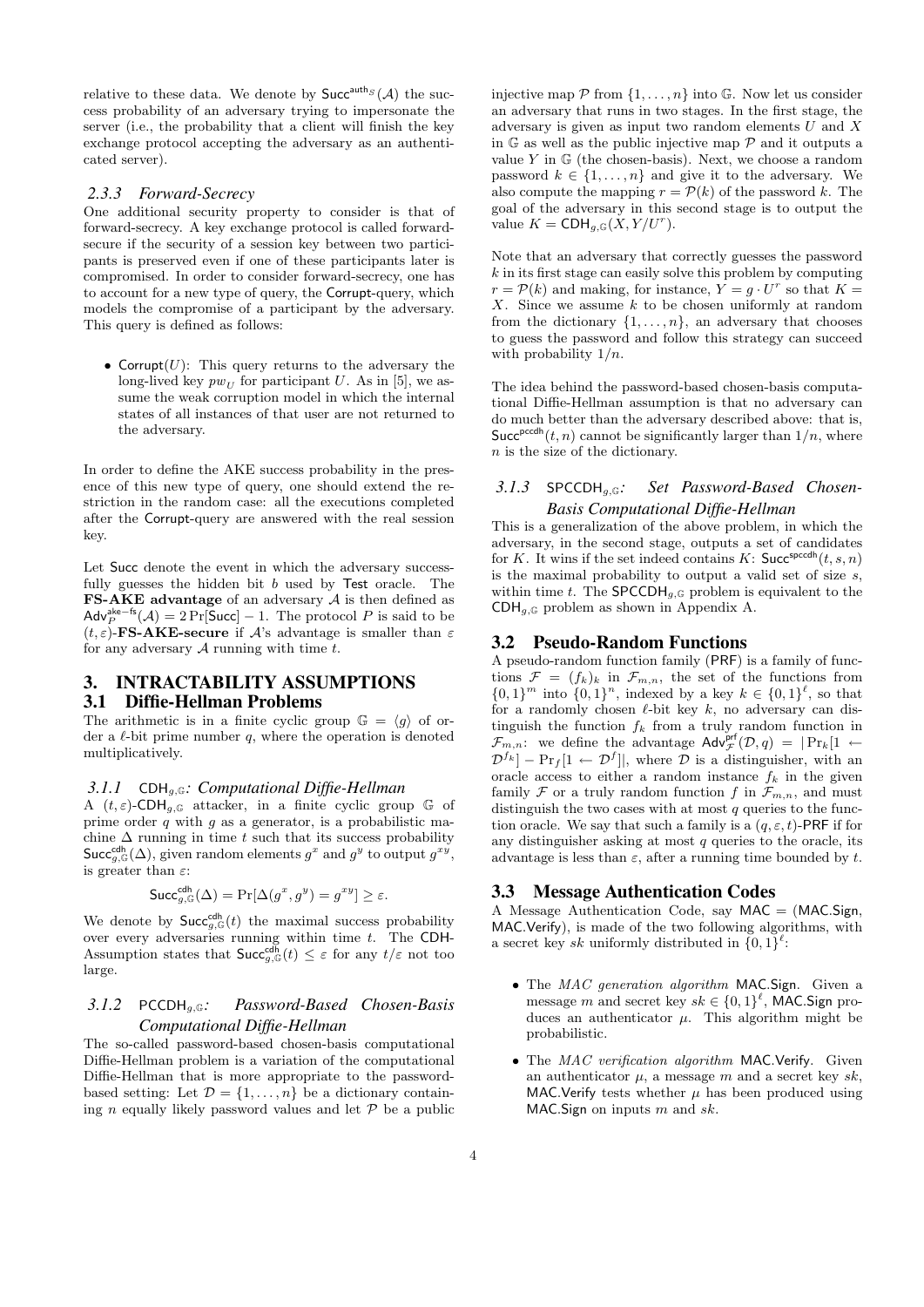The classical security level for MAC is to prevent existential forgeries, even for an adversary which has access to the generation and the verification oracles. We denote by  $Succ^{mac}(t, q)$  the maximum success probability of a forger running within time  $t$  and making at most  $q$  queries to the MAC.Sign oracle.

# 4. A SIMPLE OPEN KEY EXCHANGE FOR TLS (SOKE-TLS)

In this section, we describe the Diffie-Hellman Simple Open Key Exchange (SOKE), an efficient, provably secure password-based authenticated key exchange for TLS ciphersuites. The proof of security is based on the computational Diffie-Hellman assumption and holds in the random oracle model. The use of the random oracles, however, is very limited. More precisely, we only model a hash function as a random oracle during the extraction of the pre-master secret from the Diffie-Hellman result.

As described below, the protocol does use the password in the key derivation process. As it will become clear in the next section, this simple enhancement plays a major role in the security of SOKE and enables us to prove its forwardsecurity under concurrent executions without imposing any restrictions on the size of the dictionary.

#### 4.1 The Handshake

Figure 1 illustrates the full TLS handshake for the case of SOKE-TLS ciphersuites. Since the abbreviated handshake for resuming a previously negotiated session is performed exactly as in other TLS ciphersuites, we only discuss the details of the full handshake.

- 1. Choose Ciphersuite. The client and the server negotiate the ciphersuite to use and exchange nonces.
	- (a) The client sends its list of supported ciphersuites, including SOKE-TLS ciphersuites, in the TLS initial ClientHello message. It includes a nonce  $N_c$ as well. (In the TLS specification, this nonce is known as ClientHello.random.)
	- (b) The server specifies the ciphersuite to be used, selected from the client's list, by using a TLS ServerHello message. It also includes a nonce  $N_s$  (known as ServerHello.random).

Note. Each SOKE ciphersuite specifies a symmetric encryption algorithm (AES-CBC with either 128-bit or 256-bit keys) as well as an integrity algorithm (HMAC-SHA1) to use once the handshake has completed. Also, appriorate prime-order groups are standardized in the ciphersuite specification; they are equipped with two generators  $q$  and  $U$  that have been generated verifiably pseudo-randomly to provide assurance that noone knows  $\log_q U$  (see [1]).

#### 2. Compute Diffie-Hellman Secret.

(a) First, the server generates the random private exponent y and computes the Diffie-Hellman public key  $Y = g^y$ . The public key is sent to the client in the form of a ServerKeyExchange message, together with the server's identity.

- (b) If the server holds a private key and certificate suitable for signing, then in specific SOKE ciphersuites the server additionally sends the certificate to the client via a Certificate message. In this case the ServerKeyExchange message additionally contains a signature on the ephemeral Diffie-Hellman public key made with the server's long-term key—similar to non-anonymous standard Diffie-Hellman ciphersuites in TLS (cf. [13]).
- (c) The server then sends an empty message in the form of a ServerHelloDone to indicate that the "hello" phase is completed.
- (d) If the server has sent a Certificate message, the client verifies the signature.
- (e) The client generates its random private exponent  $x$  and computes the second Diffie-Hellman public key as  $X = g^x$ . That latter key is encrypted (using a password) as the product of the key with the password-based mask:  $X^* = g^x \times U^{pw}$ . The client encapsulated its name and the encrypted value in the ClientKeyExchange message which is sent out.
- (f) The client and the server can now compute the common Diffie-Hellman secret  $Z = g^{xy}$  from the values they received in the ServerKeyExchange and ClientKeyExchange messages, respectively.

*Note.* In the protocol description,  $C$  and  $S$  are strings giving the client identity and server identity, respectively (i.e., a user name and a server or "realm" name). The password for the user denoted by  $C$  is a string  $pw$ . Observe that the client identity  $C$  and the password  $pw$ are not used within the protocol before the server has chosen a SOKE ciphersuite and transmitted the server identity S. This means that a user only needs to provide  $C$  and  $pw$  after seeing that a SOKE handshake with  $S$  is going on. For example, HTTP servers might required password-based ciphersuites only for specific subtrees of their URL space by requesting a TLS renegotiation if necessary, and the server identity might depend on the specific URL.

A detail not shown in the figure is that the server, with its ServerKeyExchange message, will also send an index into the list of standardized groups for SOKE (such as 0, 1, 2, . . . for standardized 1024-bit, 1536-bit, 2048 bit, ... prime moduli with appropriate subgroups). The client should display the server's choice of group to the client, and the user should provide his password only if he agrees with the group.

Note that when the client receives  $Y$  from the server and when the server receives  $X^*$  from the client, it is implicit that the respective recipient performs a group membership test: it is a fatal TLS handshake failure if Y or  $X^*$  is not a group member.

#### 3. Compute Pre-Master Secret and Authentication Key.

(a) The parties extract the randomness in the Diffie-Hellman result to form the pre-master secret as: PreMasterSecret = Hash $(C, S, pw, X^* || Y || Z)$ .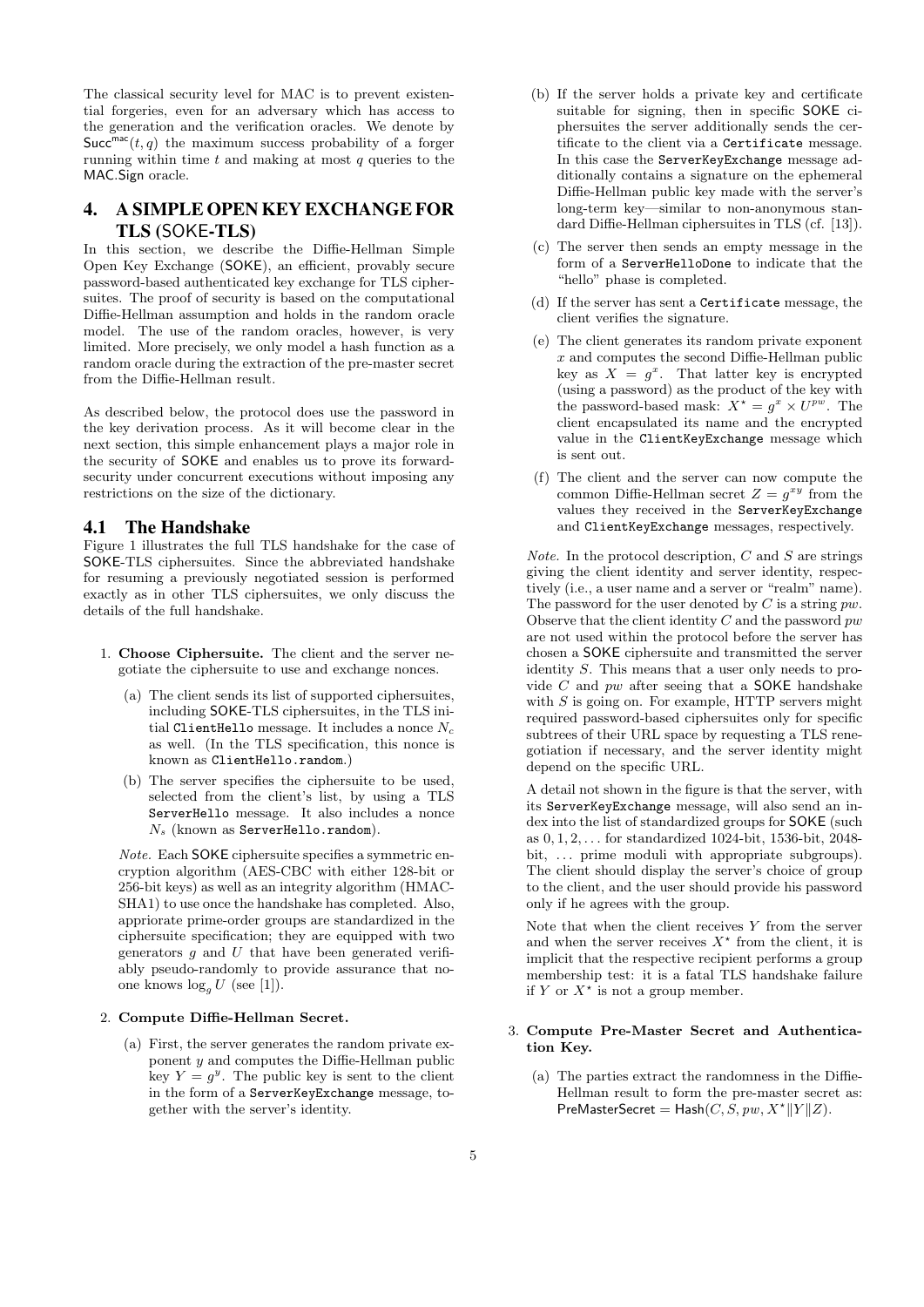| Client $C$                                                                                                          |                                                                                    | Server $S$                                                                      |
|---------------------------------------------------------------------------------------------------------------------|------------------------------------------------------------------------------------|---------------------------------------------------------------------------------|
| $(\text{password }pw)$                                                                                              |                                                                                    | $(\text{password }pw)$                                                          |
| $accept \leftarrow false$                                                                                           |                                                                                    | $accept \leftarrow false$                                                       |
|                                                                                                                     | Choose ciphersuite:                                                                |                                                                                 |
| choose $N_c \stackrel{R}{\leftarrow} \{0,1\}^*$                                                                     | ClientHello: $(N_c, \ldots)$                                                       |                                                                                 |
|                                                                                                                     | ServerHello: $(N_s, \ldots)$                                                       | choose $N_s \stackrel{R}{\leftarrow} \{0,1\}^*$                                 |
| Compute Diffie-Hellman secret:                                                                                      |                                                                                    |                                                                                 |
|                                                                                                                     | ServerKeyExchange: $(S, Y)$<br>ServerHelloDone                                     | choose $y \stackrel{R}{\leftarrow} \mathbb{Z}_q^*$ , compute $Y \leftarrow g^y$ |
| choose $x \stackrel{R}{\leftarrow} \mathbb{Z}_q$ , compute $X \leftarrow g^x$                                       |                                                                                    |                                                                                 |
| encrypt $X^* \leftarrow X \times U^{pw}$                                                                            | ClientKeyExchange: $(C, X^*)$<br>$Z = Y^x = X^y$ decrypt $X \leftarrow X^*/U^{pw}$ |                                                                                 |
|                                                                                                                     |                                                                                    |                                                                                 |
| Compute pre-master secret and authentication key:                                                                   |                                                                                    |                                                                                 |
| PreMasterSecret = $\textsf{Hash}(C, S, pw, X^*    Y    Z)$<br>AuthKey = $PRF_1(PreMasterSecret, N_c  N_s)$          |                                                                                    |                                                                                 |
| Compute authenticators:                                                                                             |                                                                                    |                                                                                 |
| Authc = MAC.Sign <sub>AuthKey</sub> ("client finished", ) Auths = MAC.Sign <sub>AuthKey</sub> ("server finished", ) |                                                                                    |                                                                                 |
| Abort if verification fails. Else:<br>$accept \leftarrow true$                                                      | Authenticator: $\mathsf{Author}_S$                                                 |                                                                                 |
|                                                                                                                     | Authenticator: $\mathsf{Author}_C$<br>[ChangeCipherSpec]                           | Abort if verification fails. Else:                                              |
|                                                                                                                     | [Chapter Spec]                                                                     | $accept \leftarrow true$                                                        |
| Compute master secret and key material as in standard TLS:                                                          |                                                                                    |                                                                                 |
| $MasterSecret = PRF_2(PreMasterSecret, N_c  N_s)$                                                                   |                                                                                    |                                                                                 |
| KeyBlock = $PRF_3(MasterSecret, N_s  N_c)$                                                                          |                                                                                    |                                                                                 |
| - Secure Channel -                                                                                                  |                                                                                    |                                                                                 |



(b) The pre-master secret is used as a means to derive the authentication key AuthKey used by the parties to perform the mutual authentication; we define AuthKey =  $PRF_1(PreMasterSecret, N_c||N_s)$ . This key derivation is performed based on the standard TLS pseudo-random function PRF (see [13, Sec. 5]). The function PRF<sub>1</sub>(PreMasterSecret,  $z$ ) used here is specific to SOKE ciphersuites; its value is obtained as PRF(PreMasterSecret, "authentication key",  $z$ ).

*Note.* Here the randomness extractor function  $\textsf{Hash}(z_1, z_2)$  $z_2, z_3, z_4$  is defined as a function with multiple inputs. The reason for this is that while we assume that group elements can be represented as fixed-length strings, the same does not hold for the strings  $C, S$ , and  $pw$ . A function  $\text{Hash}_1(z)$  in a single input can be used to implement Hash by defining  $\textsf{Hash}(z_1, z_2, z_3, z_4) =$  $\mathsf{Hash}_1(\mathsf{SHA1}(z_1)\|\mathsf{SHA1}(z_2)\|\mathsf{SHA1}(z_3)\|z_4)$ . The function  $\text{Hash}_1(z)$ , in turn, can be instantiated by using  $SHA1(constant\langle 0 \rangle ||z)$ ||SHA1(constant $\langle 1 \rangle ||z)$ ||...Other

ways to instantiate  $\text{Hash}_1$  are discussed in [6].

#### 4. Compute Authenticators.

- (a) Both parties use AuthKey to produce the authenticators  $\mathsf{Author}_C$  and  $\mathsf{Author}_S$ . More precisely, the authenticator is set as a MAC on "finished\_label  $\parallel$ hash of handshake", in which finished\_label is the string "client finished" or "server finished", depending on which party is sending the respective message, and where hash of handshake denotes the hash of the concatenation of all the handshake messages sent so far in both directions exactly as would be used for the Finished message in other TLS ciphersuites (i.e., the MD5 hash concatenated with the SHA-1 hash). The server sends its Authenticator message first.
- (b) The client first checks the server's authenticator, and, if correct, sends its own Authenticator, and then proceeds to the ChangeCipherSpec message.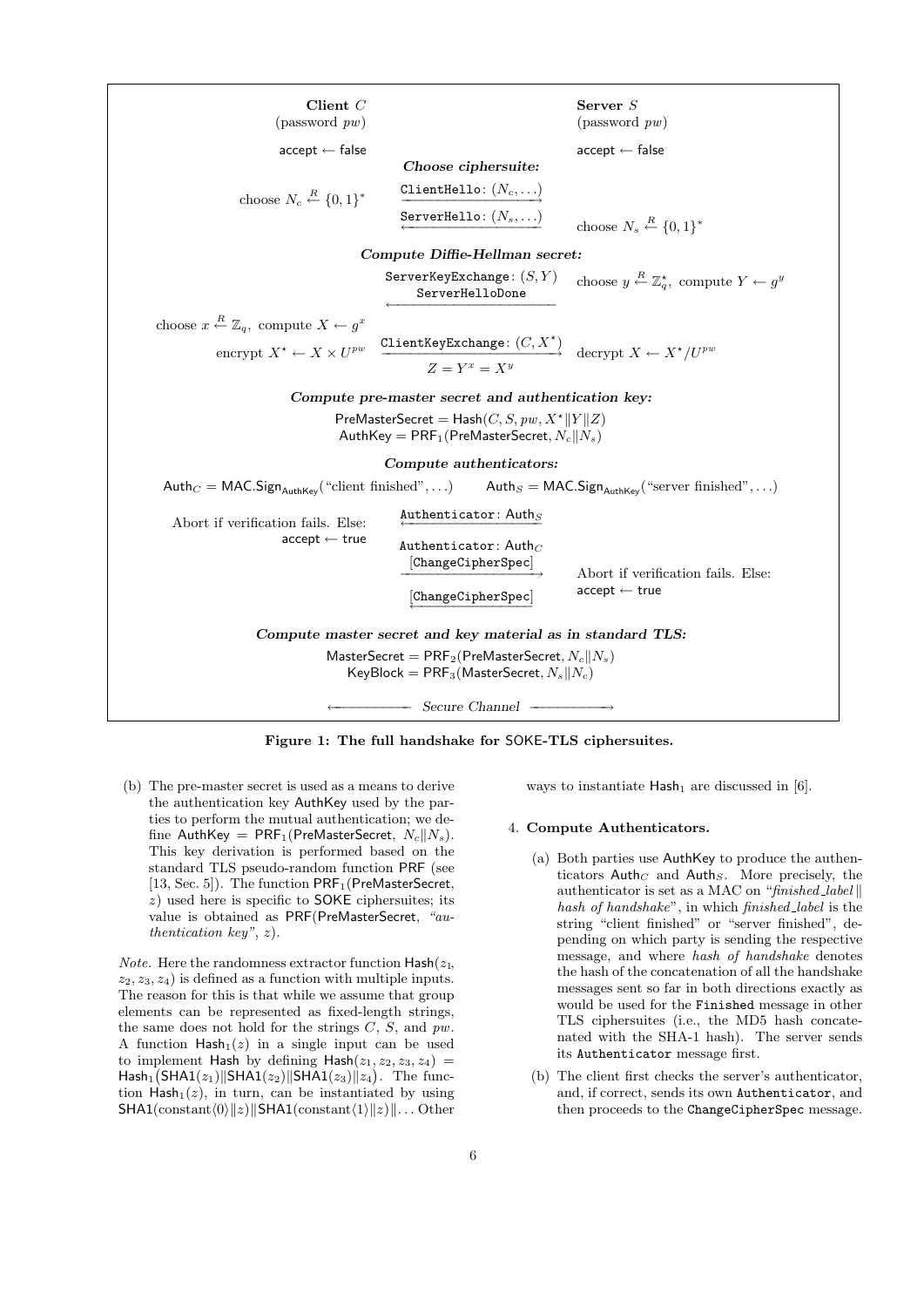(c) The server then checks the client's authenticator, and, if correct, replies with the ChangeCipherSpec message as well.

Note. Usual TLS ciphersuites send Finished messages for authentication after switching to the newly negotiated key material (KeyBlock) in the TLS record layer (which event is indicated by a ChangeCipherSpec message). This approach, however, would violate the security notion that SOKE ciphersuites are designed to achieve. Instead, SOKE ciphersuites make use of Authenticator messages; the client does not send its Authenticator and ChangeCipherSpec before it has verified the server's Authenticator, and the server delays its ChangeCipherSpec until it has verified the client's Authenticator. Note that the Authenticator message does not undergo any processing using the KeyBlock, since it precedes the ChangeCipherSpec; this is different from the handshake in other TLS ciphersuites where Finished is sent in an TLS record processed under key material KeyBlock (see [13]).

- 5. Compute Master Secret and Key Material. The material KeyBlock is the bit string assigned to the Initialization Vectors (IVs), MAC secrets, and encryption keys which will protect the application sensitive messages. KeyBlock, exactly as in other TLS ciphersuites, is obtained indirectly, in two steps:
	- (a) Both parties compute a common MasterSecret, using a function  $PRF_2$  (PreMasterSecret,  $z$ ) that is defined as PRF (PreMasterSecret, "mastersecret", z).
	- (b) The MasterSecret is then used to obtain KeyBlock as a function  $PRF_3(MasterSecret, z)$ , which is defined as PRF(MasterSecret, "key expansion", z). This two-stage derivation process is used by TLS session resumption: a new connection with new client and server nonces  $N_c$  and  $N_s$  can continue to use a previously negotiated MasterSecret and derive a new KeyBlock.

Note. Another change from the standard TLS handshake message flow, besides having Authenticator sent before ChangeCipherSpec, is that for SOKE the server and not the client provides its authentication message first. This is necessary to protect clients against dictionary attacks: if the client was to make the start, its Authenticator message could be used by a malicious server that does not know pw to try out different passwords in an offline attack, looking which one results in the Authenticator message as observed.

## 4.2 Additional Remarks

#### *4.2.1 How the Password Becomes an Exponent*

Since the password  $pw$  appears as an exponent in the computations for SOKE ciphersuites, some additional hash is needed to obtain this exponent from the password string password. In the protocol description, we do not care about details of the hash and simply use the hash result  $pw$  (in the exponent space) as the "effective password" instead: anyone knowing  $pw$  is actually able to impersonate the client or the server, and the security proof shows that attacking

the protocol reduces to finding pw. In other words, at the protocol level, pw is the password needed for authentication and password is just a way to remember it.

#### *4.2.2 Password Derivation for Different Groups*

Remember that the protocol should allow using one out of a set of different groups (the client likely wants to see the group being used before typing his password). So for group  $i$ , the effective password  $pw$  may be defined in the form

$$
pw_i = \mathsf{hash}(i \parallel password) \bmod q_i.
$$

#### *4.2.3 Using the Password with Several Servers*

The password string password should be hashed before being used as an exponent pw. If the protocol is changed again to use  $(C, S, pw)$  instead of just *password* to derive the exponent, we obtain a security improvement in practice in that a client can use the same password (string) with multiple servers and yet the respective secrets (effective passwords) will be different. (However, every server could run a dictionary attack to recover the common underlying password.)

## 5. SECURITY ANALYSIS OF SOKE-TLS

Theorem 5.1. [FS-AKE Security] Let us consider the above protocol, over a group of prime order q, where Password is a dictionary of size  $N$ , equipped with the uniform distribution. Let A be an adversary running within  $a$  time bound  $t$  that makes less than  $q_{\text{active}}$  active sessions with the parties and qpassive passive eavesdropping queries, and asks qhash hash queries. Then we have

$$
\begin{aligned} \mathsf{Succ}^{\text{auth},S}_{\mathsf{SOKE}}(\mathcal{A}) & \leq \frac{2q_{\text{active}}}{N} \\ & \quad + q_{\text{hash}}(q_{\text{active}}q_{\text{hash}} + q_{\text{active}} + 1) \times \mathsf{Succ}^{\text{cdh}}(t + 2\tau_{e}) \\ & \quad + 2\frac{q_{\text{hash}}{}^2}{2^{\ell_{m}}} + 2q_{\text{hash}}{}^2 \times \mathsf{Succ}^{\text{mac}}(t,0) + \frac{q_{\text{hash}}{}^2}{2^{\ell+1}} \\ & \quad + 2q_{\text{session}} \times \mathsf{Adv}^{\text{prf}}(t,2) + \frac{q_{\text{active}}{}^2}{2q} + \frac{q_{\text{passive}}{}^2}{2q^2} \\ \mathsf{Adv}_{\mathsf{SOKE}}^{\text{ake}-\text{fs}}(\mathcal{A}) & \leq \frac{6q_{\text{active}}}{N} \end{aligned}
$$

SORE (3) 
$$
Y = N
$$
  
+2q<sub>hash</sub> (3q<sub>active</sub>q<sub>hash</sub> + q<sub>active</sub> + 1) × Succ<sup>cdh</sup>(t + 2 $\tau_e$ )  
+8 $\frac{q_{hash}^2}{2^{\ell_m}}$  + 8q<sub>hash</sub><sup>2</sup> × Succ<sup>mac</sup>(t, 0) +  $\frac{q_{hash}^2}{2^{\ell}}$   
+8q<sub>session</sub> × Adv<sup>prf</sup>(t, 2) +  $\frac{q_{active}^2}{q}$  +  $\frac{q_{passive}^2}{q^2}$ 

where  $\tau_e$  denotes the computational time for an exponentiation in G.

PROOF. We are interested in the event  $S$ , which occurs if the adversary correctly guesses the bit  $b$  involved in the Test-queries. We furthermore consider server (unilateral) authentication: event A is set to true if a client instance accepts, without any server partner. Let us remember that in this attack game, the adversary is allowed to use Corruptqueries.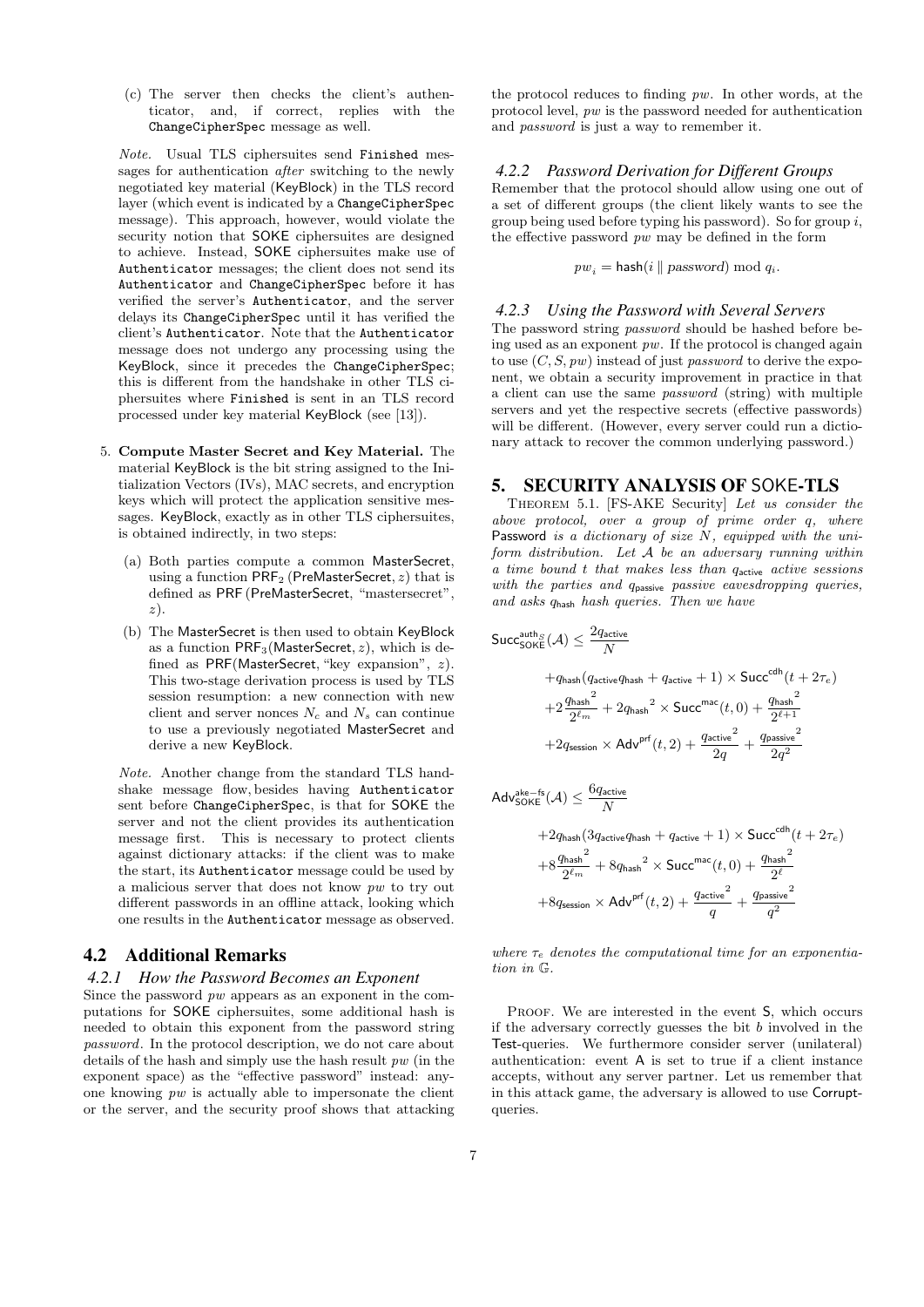**Game**  $G_0$ **:** This is the real protocol, in the random-oracle model:

$$
Adv_{\text{SOKE}}^{\text{ake-fs}}(\mathcal{A}) = 2 \Pr[S_0] - 1
$$
\n
$$
Adv_{\text{SOKE}}^{\text{auth,s}}(\mathcal{A}) = \Pr[A_0].
$$
\n(1)

Let us furthermore define the event  $S_w/tA = S \wedge \neg A$ , which means that the adversary wins the Real-Or-Random game without breaking authentication.

**Game**  $G_1$ **:** In this game, we simulate the hash oracles (Hash, but also an additional hash function Hash':  $({0,1}^{\star}\times)^3 \rightarrow {0,1}^{\ell}$  that will appear in the Game  $\mathbf{G}_3$ as usual by maintaining hash lists  $\Lambda_{\text{Hash}}$  and  $\Lambda_{\text{Hash}}$ . We also simulate all the instances, as the real players would do, for the Send-queries and for the Execute, Test and Corruptqueries.

**Game G<sub>2</sub>:** We cancel games in which some collisions appear on the transcripts  $(C, S, X^*, Y)$ , and on the master secrets. Regarding the transcripts, the distance follows from the birthday paradox since at least one element of each transcript is generated by an honest participant (at least one of them in each of the  $q_{\text{active}}$  active attacks, and all of them in the  $q_{\text{passive}}$  passive attacks). Likewise, in the case of the master keys, a similar bound applies since Hash is assumed to behave like a random oracle (which outputs  $\ell$ -bit bitstrings):

$$
\Pr[\text{Coll}_2] \le \frac{q_{\text{active}}^2}{2q} + \frac{q_{\text{passive}}^2}{2q^2} + \frac{q_{\text{hash}}^2}{2^{\ell+1}}.\tag{2}
$$

Game G3: In this game, we show that the success probability of the adversary is negligible in passive attacks via Execute-queries. To do so, we modify the way in which we compute the pre-master secret PreMasterSecret in passive sessions that take place before or after a Corrupt-query. More precisely, whenever the adversary asks a Execute-query, we compute the pre-master secret  $PreMasterSecret$  as  $Hash'(C,$  $S, X^* \| Y$  using the private oracle Hash' instead of the oracle Hash. As a result, it holds that any value of PreMasterSecret computed during a passive session becomes completely independent of Hash and DH-Result $_{C/S}$ , which are no longer needed in these sessions. Please note that the oracle Hash is still being used in active sessions.

The games  $\mathbf{G}_3$  and  $\mathbf{G}_2$  are indistinguishable unless the adversary A queries the hash function on  $(C, S, pw, X^* || Y ||$ DH-Result<sub>C/S</sub>), for such a passive transcript: we denote such event by AskH-Passive-Exe. In order to upper-bound the probability of this event, we consider an auxiliary game G3', in which the simulation of the players changes—but the distributions remain perfectly identical. Since we do not need to compute DH-Result $_{C/S}$  for the simulation of Executequeries, we can simulate Y as  $V^{y^*}$  and  $X^*$  as  $g^{x^*}$ . If event AskH-Passive-Exe occurs, one can extract  $K = \text{CDH}_{g,\mathbb{G}}(V^{y^*},)$  $g^{x^*}/U^{pw}$ ) =  $V^{x^*y^*}/\text{CDH}_{g,\mathbb{G}}(U,V)^{y^*pw}$  from  $\Lambda$ <sub>Hash</sub>:

$$
\Pr[\mathsf{AskH-Passive-Exe}_3] \le q_{\mathsf{hash}} \times \mathsf{Succ}_{g,\mathbb{G}}^{\mathsf{cdh}}(t+2\tau_e). \tag{3}
$$

Game G<sub>4</sub>: In this game, we consider passive attacks via Send-queries, in which the adversary simply forwards the

messages it receives from the oracle instances. More precisely, we replace Hash by Hash' when computing the value of PreMasterSecret whenever the values  $(C, S, X^* || Y)$  were generated by oracle instances. Note that we can safely do so due to the absence of collisions in the transcript. Like in G3, any value PreMasterSecret computed during such passive sessions becomes completely independent of Hash and DH-Result $_{C/S}$ .

As in previous games, we can upper-bound the difference in the success probabilities of  $\mathcal A$  in games  $\mathbf{G}_4$  and  $\mathbf{G}_3$  by upperbounding the probability that  $A$  queries the hash function Hash on  $(C, S, pw, X^* || Y || DH-Result_{C/S})$ , for such a passive transcript. We call this event AskH-Passive-Send. Towards this goal, we consider an auxiliary game  $\mathbf{G}_4$ ', in which the simulation of the players changes slightly without affecting the view of the adversary. In this simulation, we choose at random one of the Send(S, "start")-queries being asked to S and we reply with  $Y = V$  (hoping that is one of the sessions that the adversary simply forwards the message). On the client side, we change the simulation whenever it receives as input a message that was generated by a server instance, by computing  $X^*$  as  $g^{x^*}$ . If the event AskH-Passive-Send occurs and our guess for the active session is correct, then we can extract  $K = \text{CDH}_{g,\mathbb{G}}(g^{x^*}/U^{pw}, V) = V^{x^*}/\text{CDH}_{g,\mathbb{G}}(U, V)^{pu}$ from  $\Lambda_{\mathsf{Hash}}$ :

 $Pr[AskH-Passive-Send_4] \leq$ 

$$
q_{\text{active}} \times q_{\text{hash}} \times \text{Succ}_{g, \mathbb{G}}^{\text{cdh}}(t + 2\tau_e). \quad (4)
$$

**Game G<sub>5</sub>:** In this game, we make one of the most significant modifications. We replace the oracle Hash by the private oracle Hash' whenever the input to this query contains an element that was not generated by an oracle instance and no Corrupt-query has occurred. More precisely, if either the value  $X^*$  or Y in the Hash-query  $(C, S, pw, X^* || Y ||$ DH-Result<sub> $C(S)$ </sub> was generated by the adversary, then we reply to this query using  $\textsf{Hash}'(C, S, X^{\star} || Y)$  as long as no Corrupt-query has occurred. Clearly, the games  $G_5$  and  $G_4$ are indistinguishable as long as  $A$  does not query the hash function Hash on an input  $(C, S, pw, X^* || Y || DH-Result_{C/S}),$ where DH-Result<sub>C/S</sub> = CDH<sub>g,G</sub>( $\overline{X^{\star}/U^{pw}}$ ,Y), for some execution transcript  $(C, S, X^*, Y)$ . We denote this bad event by AskHbC-Active. Thus,

$$
|\Pr[A_5] - \Pr[A_4]| \le \Pr[\mathsf{AskHbC\text{-}Active}] \tag{5}
$$

$$
|\Pr[\mathsf{Sw}/tA_5] - \Pr[\mathsf{Sw}/tA_4]| \le \Pr[\mathsf{AskHbC\text{-}Active}]
$$

**Game**  $G_6$ **:** In this game, we replace the pseudo-random functions by truly random functions for all the sessions in which the value of PreMasterSecret has been derived with the private oracle Hash'. Since the value PreMasterSecret that is being used as the secret key for the pseudo-random function is independently and uniformly distributed, the distance can be proven by a classical sequence of hybrid games, where the counter is on the pre-master secrets. That is, each time a new pre-master secret is set, we increment the counter. Then,  $Pr[S_w/tA_6] = \frac{1}{2}$ .

$$
|\Pr[\mathsf{A}_6] - \Pr[\mathsf{A}_5]| \le q_{\text{session}} \operatorname{Adv}^{\text{prf}}(t, 1)
$$
 (6)  

$$
|\Pr[\mathsf{Sw}/t\mathsf{A}_6] - \Pr[\mathsf{Sw}/t\mathsf{A}_5]| \le q_{\text{session}} \operatorname{Adv}^{\text{prf}}(t, 2).
$$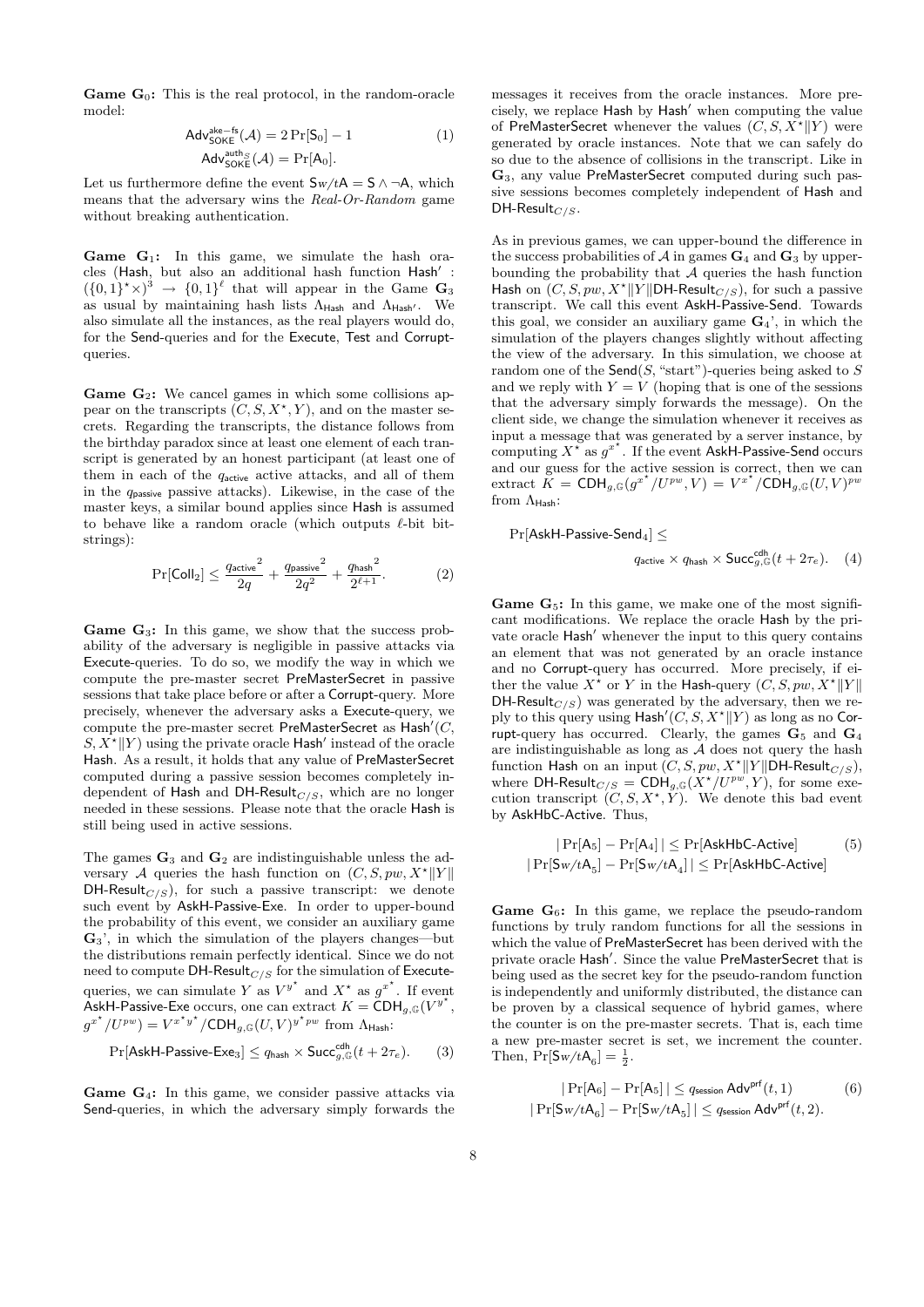**Game G<sub>7</sub>:** In this game, we exclude collisions on MAC keys for all the sessions in which the pre-master secret PreMasterSecret has been derived with the private oracle Hash'(which event is denoted CollPRF). Let  $\ell_m$  denote the length of MAC keys. Since for these sessions, the MAC keys are independently and uniformly distributed, the probabilities differ from those in the previous game by at most

$$
\Pr[\text{CollPRF}_7] \le q_{\text{hash}}^2 / 2^{\ell_m}.\tag{7}
$$

**Game**  $G_8$ **:** In this game, we exclude games wherein for some transcript  $(C, S, X^*, Y)$ , there are two passwords  $pw_0$ and  $pw_1$  such that the corresponding pre-master secrets lead to a collision of the MAC-values (which event is denoted CollM).

Since we know that MAC-keys are truly random and different from each other at this point, the event CollM means that a MAC with a random key (one of the  $q_{\text{hash}}$  possible values) may be a forgery for another random key. Thus, by randomly choosing the two indices for the hash queries, we get the following upper-bound:

$$
\Pr[\text{CollM}_8] \le q_{\text{hash}}^2 \times \text{Succ}^{\text{mac}}(t, 0). \tag{8}
$$

Game G9: Before proceeding with the analysis, we first split the event AskHbC-Active into two disjoint sub-cases depending on whether the adversary impersonates the client or the server. We denote these events AskHbCwS and AskHbCwC, respectively. In this game, we focus on AskHbCwC only. We now reject all the authenticators sent by the adversary for all the sessions in which the pre-master secret PreMasterSecret has been derived with the private oracle Hash':  $Pr[A_9] = 0$ . In order to evaluate the distance between the games  $\mathbf{G}_9$  and  $\mathbf{G}_8$ , we consider the probability of the event AskHbCwC, in which the adversary succeeds in faking the server by sending a valid authenticator before a Corrupt-query.

To evaluate the probability of event  $AskHbCwC$ , we note that, up to the moment in which a Corrupt-query occurs, no information on the password pw of a user is revealed to the adversary, despite the fact that the password is still used in the computation of  $X^*$ . To see that, note that, for any given transcript  $(X^*, Y)$  in which  $X^*$  was created by an oracle instance and for each password pw, there exists a value  $x \in \mathbb{Z}_q$  such that  $X^* = g^x U^{pw}$  which is never revealed to the adversary. Moreover, since we have removed collisions on the pre-master secrets, on the MAC keys, and on the MAC values, there is at most one password that can lead to a valid authenticator. As a result, the probability that the adversary succeeds in sending a valid authenticator in each session is at most  $1/N$ . Thus, we get

$$
\Pr[\mathsf{AskHbCwC}_9] \le q_{\mathsf{fake-server}}/N. \tag{9}
$$

**Game G**<sub>10</sub>: We finally concentrate on the success probability of the adversary in faking the client. What we show in this game is that the adversary cannot eliminate more than one password in the dictionary by impersonating a client. To do so, we first upper-bound the probability that, for some transcript  $(X^*, Y)$  in which Y was created by server instance, there are two hash queries in  $\Lambda_{\text{Hash}}$  such that one has  $(X^*, Y, pw_0, K_0 = \text{CDH}_{g, \mathbb{G}}(X^*/U^{pw_0}, Y))$  and  $(X^*, Y,$  $pw_1, K_1 = \mathsf{CDH}_{g,\mathbb{G}}(X^*/U^{pw_1}, Y)$ . We denote this event CollH.

In order to upper-bound the probability of event CollH, we consider an auxiliary game in which the simulation of the players changes slightly without affecting the view of the adversary. The goal is to use the adversary to help us compute the computational Diffie-Hellman value of  $U$  and  $V$ . In this simulation, we choose at random one of the  $\mathsf{Send}(S, \text{``start''})$ queries being asked to S and we reply with  $Y = V$  in the hope that this is the session which leads to a collision in the transcript. For all other sessions, Y is simulated as  $g^y$ . Now, let us assume that the event CollH happens. If our guess for the  $\mathsf{Send}(S, \text{``start''})$ -query was correct, then we can extract the value  $\text{CDH}_{g,\mathbb{G}}(U, V)$  as  $(K_1/K_0)^u$ , where u is the inverse of  $(pw_0 - pw_1)$ , by simply guessing the indices of the two hash queries involved in the collision. We note that  $u$  is guaranteed to exist since  $pw_0 \neq pw_1$ . It follows that

$$
\Pr[\text{CollH}] \le q_{\text{send}} \times q_{\text{hash}}^2 \times \text{Succ}_{g, \mathbb{G}}^{\text{cdh}}(t + \tau_e) \tag{10}
$$

When the event CollH does not happen, for each transcript  $(X^*, Y)$  in which Y was created by server instance, there is at most one password value  $pw$  such that the tuple  $(X^*, Y, K = \text{CDH}_{g,\mathbb{G}}(X^*/U^{pw}, Y))$  is in  $\Lambda_{\text{Hash}}$ . As a result, the probability of the adversary in impersonating a client reduces to trying one password at a time. Thus,

$$
\begin{aligned} \Pr[\mathsf{AskHbCwS}_{10}] \leq q_{\mathsf{fake-client}}/N + \\q_{\mathsf{send}} \times q_{\mathsf{hash}}^2 \times \mathsf{Succ}^{\mathsf{cdh}}_{g,\mathbb{G}}(t+\tau_e) \end{aligned}
$$

This concludes the proof of Theorem 5.1.  $\Box$ 

## 6. CONCLUSION

The present paper describes efficient and provably secure methods for password-based authentication in the TLS protocol. Besides formal security arguments and good efficiency, these SOKE-TLS ciphersuites offer a message flow that is convenient in practice because the user identity and password need only be supplied if one of these ciphersuites has actually been negotiated in the TLS handshake. We provide a low-level specification of these ciphersuites for TLS in [1]. In that document (intended for eventual publication as an Internet RFC), we specify the ciphersuites, provide standard group parameters and correct instantiations for the cryptographic transformations, define data structures for the handshake messages and the formatting of data on the wire, as well as additional handshake protocol details. The final goal of the authors is to publish as open source an implementation of these ciphersuites for the OpenSSL software toolkit conforming to this specification. This will, we hope, benefit open-source products such as the Globus Toolkit whose communications' security is based on the OpenSSL software.

## 7. ACKNOWLEDGMENTS

The first and fifth authors have been supported in part by the European Commission through the IST Program under Contract IST-2002-507932 ECRYPT. The third author was supported by the Director, Office of Science, Office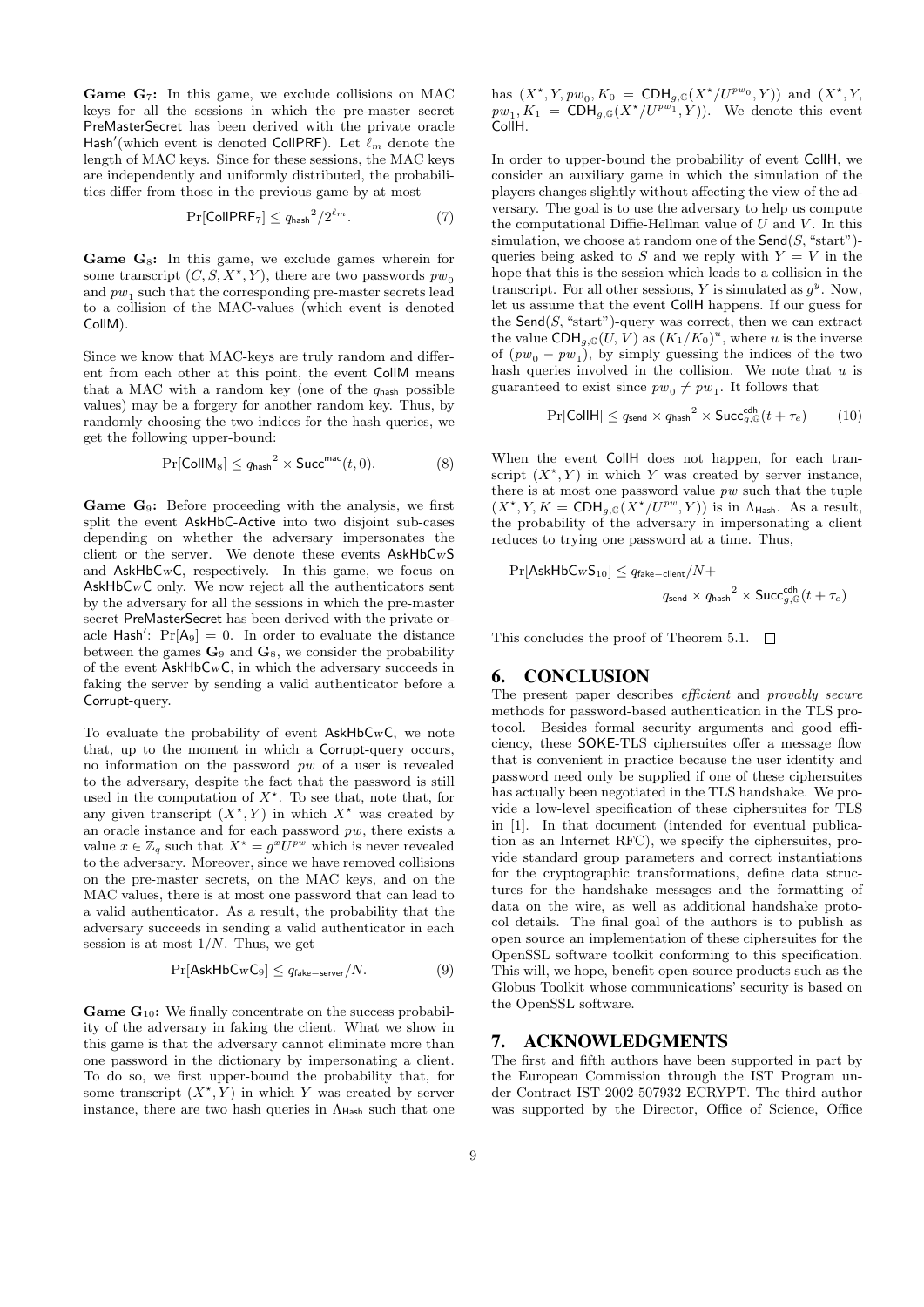of Advanced Scientific Computing Research, Mathematical Information and Computing Sciences Division, of the U.S. Department of Energy under Contract No. DE-AC03- 76SF00098. This document is report LBNL-57609. See http://www-library.lbl.gov/disclaimer.

## 8. REFERENCES

- [1] M. Abdalla, E. Bresson, O. Chevassut, A. Essiari, B. Möller, and D. Pointcheval. SOKE ciphersuites for password-based authentication in TLS. Work in Progress, to be published as Internet Draft, 2006.
- [2] M. Abdalla, O. Chevassut, and D. Pointcheval. One-time verifier-based encrypted key exchange. In S. Vaudenay, editor, PKC 2005, volume 3386 of LNCS, pages 47–64. Springer-Verlag, Jan. 2005.
- [3] M. Abdalla, P.-A. Fouque, and D. Pointcheval. Password-based authenticated key exchange in the three-party setting. In S. Vaudenay, editor, PKC 2005, volume 3386 of LNCS, pages 65–84. Springer-Verlag, Jan. 2005.
- [4] M. Abdalla and D. Pointcheval. Simple password-based encrypted key exchange protocols. In A. Menezes, editor, CT-RSA 2005, volume 3376 of LNCS, pages 191–208. Springer-Verlag, Feb. 2005.
- [5] M. Bellare, D. Pointcheval, and P. Rogaway. Authenticated key exchange secure against dictionary attacks. In B. Preneel, editor, EUROCRYPT 2000, volume 1807 of LNCS, pages 139–155. Springer-Verlag, May 2000.
- [6] M. Bellare and P. Rogaway. Random oracles are practical: A paradigm for designing efficient protocols. In ACM CCS 93, pages 62–73. ACM Press, Nov. 1993.
- [7] M. Bellare and P. Rogaway. The AuthA protocol for password-based authenticated key exchange. Contributions to IEEE P1363, Mar. 2000.
- [8] S. M. Bellovin and M. Merritt. Encrypted key exchange: Password-based protocols secure against dictionary attacks. In 1992 IEEE Symposium on Security and Privacy, pages 72–84. IEEE Computer Society Press, May 1992.
- [9] S. M. Bellovin and M. Merritt. Augmented encrypted key exchange: A password-based protocol secure against dictionary attacks and password file compromise. In ACM CCS 93, pages 244–250. ACM Press, Nov. 1993.
- [10] V. Boyko, P. D. MacKenzie, and S. Patel. Provably secure password-authenticated key exchange using Diffie-Hellman. In B. Preneel, editor, EUROCRYPT 2000, volume 1807 of LNCS, pages 156–171. Springer-Verlag, May 2000.
- [11] E. Bresson, O. Chevassut, and D. Pointcheval. Security proofs for an efficient password-based key exchange. In ACM CCS 03, pages 241–250. ACM Press, Oct. 2003.
- [12] E. Bresson, O. Chevassut, and D. Pointcheval. New security results on encrypted key exchange. In F. Bao, R. Deng, and J. Zhou, editors, PKC 2004, volume 2947 of LNCS, pages 145–158. Springer-Verlag, Mar. 2004.
- [13] T. Dierks and C. Allen. RFC 2246 The TLS Protocol Version 1.0. Internet Activities Board, Jan. 1999.
- [14] W. Diffie and M. E. Hellman. New directions in cryptography. IEEE Transactions on Information Theory, 22:644–654, 1978.
- [15] L. Fang, S. Meder, O. Chevassut, and F. Siebenlist. Secure password-based authenticated key exchange for web services. In E. Damiani and H. Maruyama, editors, Proceedings of the ACM Workshop on Secure Web Services (SWS), Fairfax, VA, USA, Oct. 29, 2004.
- [16] I. T. Foster and C. Kesselman. The Grid 2: Blueprint for a New Computing Infrastructure. Morgan Kaufmann, 2004.
- [17] I. T. Foster, C. Kesselman, G. Tsudik, and S. Tuecke. A security architecture for computational grids. In ACM CCS 98, pages 83–92. ACM Press, Nov. 1998.
- [18] J. Katz, R. Ostrovsky, and M. Yung. Forward secrecy in password-only key exchange protocols. In S. Cimato, C. Galdi, and G. Persiano, editors, SCN 02, volume 2576 of  $LNCS$ , pages 29–44. Springer-Verlag, Sept. 2002.
- [19] S. Lucks. Open key exchange: How to defeat dictionary attacks without encrypting public keys. In Workshop on Security Protocols, Ecole Normale ´ Supérieure, 1997.
- [20] P. D. MacKenzie. The PAK suite: Protocols for password-authenticated key exchange. Technical Report 2002-46, DIMACS, 2002.
- [21] D. Pointcheval and J. Stern. Security arguments for digital signatures and blind signatures. Journal of Cryptology, 13(3):361–396, 2000.
- [22] R. L. Rivest, A. Shamir, and L. M. Adleman. A method for obtaining digital signature and public-key cryptosystems. Communications of the ACM, 21(2):120–126, 1978.
- [23] M. Steiner, P. Buhler, T. Eirich, and M. Waidner. Secure password-based cipher suite for TLS. ACM Transactions on Information and System Security, 4(2):134–157, 2001.
- [24] D. Taylor, T. Wu, N. Mavroyanopoulos, and T. Perrin. Using SRP for TLS authentication. IETF Internet Draft, TLS Working Group, Aug. 19, 2004.

## APPENDIX

# A. EQUIVALENCE OF THE SPCCDH AND CDH PROBLEMS

Here we show that the Set Password-based Chosen-Basis Computational Diffie-Hellman  $\mathsf{SPCCDH}_{g,\mathbb{G}}$  problem is